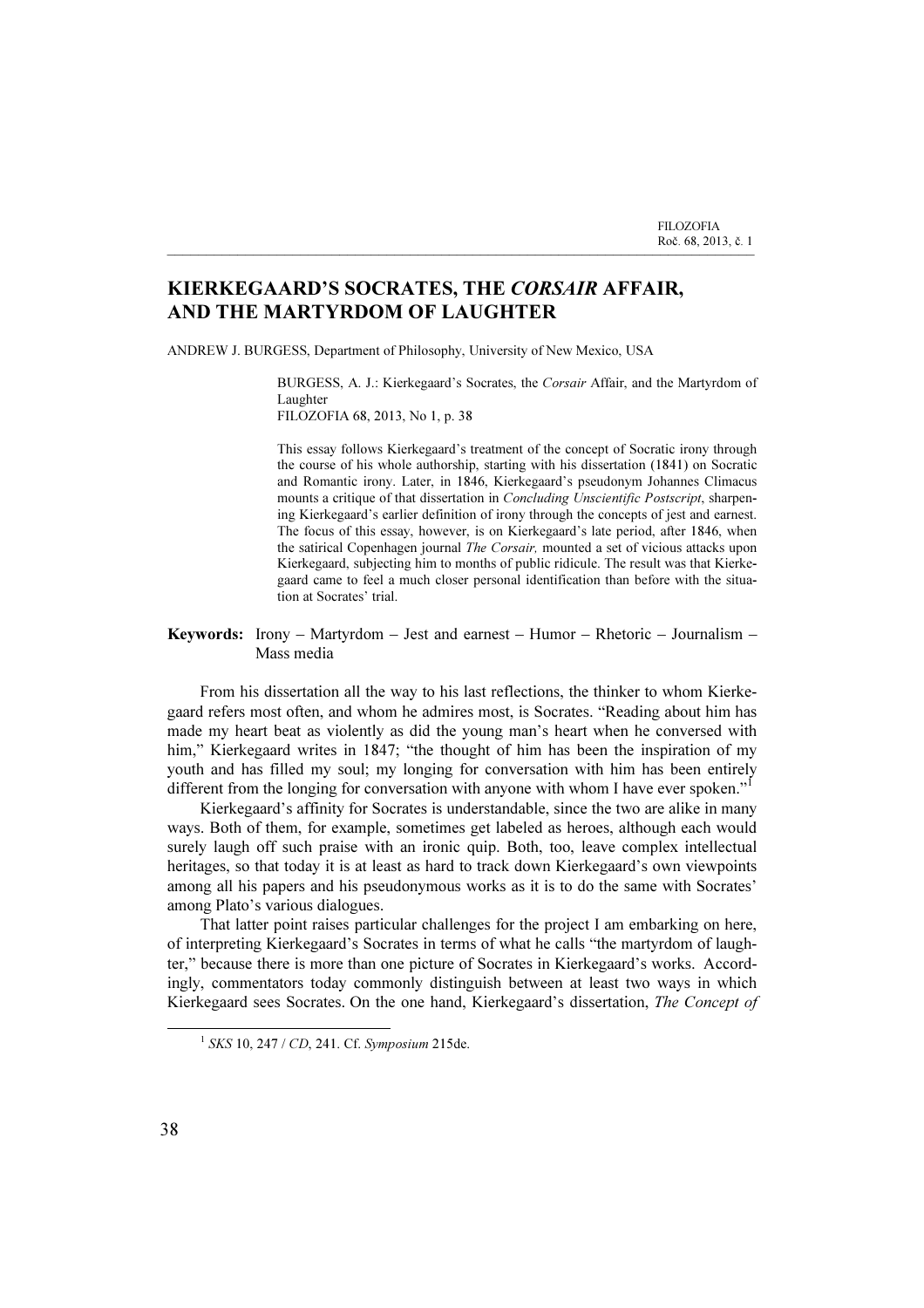Irony, with Continual Reference to Socrates (1841), pictures a Socrates somewhat like the brash young ironist in Plato's dialogue Protagoras, who demolishes the sophists he is opposing. Within the works Kierkegaard publishes at the mid-point of his authorship, on the other hand, one finds a less confrontational Socrates, who sounds rather like the man Plato describes in dialogues such as the Meno. Very often, therefore, present-day Kierkegaard scholars confine their studies primarily to one or the other of these alternative portraits of Socrates.<sup>2</sup>

In addition to those two, already well-researched, alternatives, however, I propose to emphasize a third, in which Kierkegaard interprets Socrates as a martyr. This third alternative appears primarily in the latter half of Kierkegaard's authorship, after Concluding Unscientific Postscript.

The analysis in this essay follows Kierkegaard's treatment of the concept of Socratic irony through the course of his whole authorship, from his dissertation in 1841, to Climacus' critique of the dissertation in Postscript (1846), and into the late period. As the concept of irony develops, the theme of the martyrdom of laughter also emerges, through the so-called "Corsair affair," during the period after the publication of Postscript and until Kierkegaard's death in 1855.

The Concept of Irony in *The Concept of Irony*. Not until more than half of Kierkegaard's dissertation has gone by does it provide a formal definition of irony, and even then it defines that concept only as it appears in literary works, rather than in the much broader sense that it had been using earlier. Literary irony, Kierkegaard writes: (1) says the opposite of what it means; (2) leaves the ironist "negatively free" from any responsibility to defend the statement just put forth; (3) is "self-canceling" – that is, the ironical statement somehow indicates (to those who catch the ironist's clues) that it does not mean what it says; and (4) is aristocratic, in that only a select group of people is able to see through the irony. $3$ 

Unfortunately Kierkegaard's definition of literary irony in his dissertation has often led readers to imagine that it can simply be applied to his dissertation itself; and it cannot, because the irony Kierkegaard employs in the dissertation departs from that definition in significant ways. On the basis of these four features, for example, many commentators

<sup>&</sup>lt;sup>2</sup> Recently two major studies regarding Kierkegaard's relation to Socrates have appeared: K. Brian Soderquist, The Isolated Self: Truth and Untruth in Søren Kierkegaard's On the Concept of Irony (Copenhagen: Reitzel, 2006) (Danish Golden Age Studies, vol. 1), on the dissertation; and Jacob Howland, Kierkegaard and Socrates: A Study in Philosophy and Faith (Cambridge: Cambridge University Press, 2006), on the literature Kierkegaard wrote under the pseudonym "Johannes Climacus." The most comprehensive recent treatment of Kierkegaard's picture of Socrates appears in the essays within Socrates and Plato, Tome I of Kierkegaard and the Greek World, eds. Jon Stewart and Katalin Nun (Aldershot: Ashgate, 2010) (Kierkegaard Research: Sources, Reception and Resources, vol. 2) (abbreviated Socrates and Plato).<br><sup>3</sup> SKS 1, 286-287 / CI, 247-249.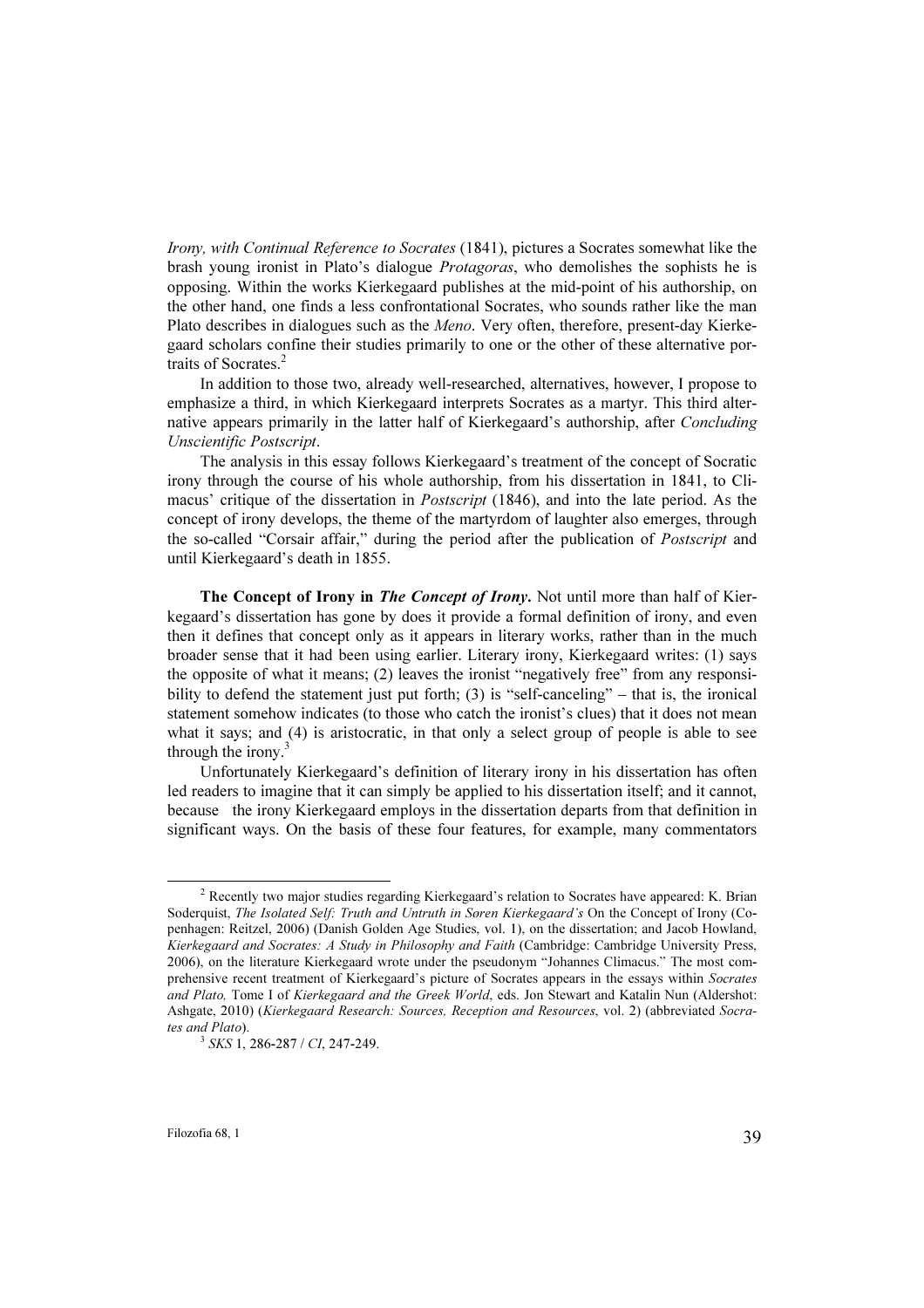have concluded that Socrates' crucial claim,<sup>4</sup> that his wisdom consists solely in the knowledge of his own ignorance, means the opposite of what it says; that is to say, that Socrates is acknowledging that he is wise but that he says this in a "self-canceling" way. Recent scholarship argues plausibly, however, that in the dissertation Kierkegaard interprets Socrates' claim to mean just what it says. On this newer interpretation, Socrates is indeed admitting his ignorance: "In the philosophical sense… he was ignorant. He was ignorant of the ground of all being, the eternal, the divine; that is, he knew that it was, but he did not know what it was."<sup>5</sup>

On the basis of this more recent scholarship, the interpretation of Socratic ignorance in Kierkegaard's dissertation fits the second and fourth features of literary irony, but not the first and third. That is, in making the claim of ignorance Socrates remains negatively free and aristocratic, but the ironic claim itself means just what it says. Socrates is speaking with irony of an unusual kind, which says exactly what it means and thereby does not require any self-canceling to be effective.<sup>6</sup>

Nonetheless, even though Kierkegaard calls Socrates' claim of ignorance ironic, in this special sense, Kierkegaard's interpretation still leaves to irony the features of negative freedom and aristocratic attitude. Socrates still finds himself "negatively free" from his interlocutors as well as from any commitment to what he has said, and in that freedom he feels aristocratically superior to those interlocutors. That negative freedom and the aloofness it fosters drive Socrates into radical isolation from his pupils and from the culture as a whole.<sup>7</sup> In his unlimited irony, Kierkegaard writes, Socrates "stood ironically above every relationship…" "His connection with the single individual was only momentary, and he himself was suspended high above all this in ironic contentment." For this reason, "no relationship was strong enough to bind him and he continually felt himself free above it, the enjoyment of being sufficient unto himself, to which he abandoned himself–all this suggests something aristocratic."<sup>8</sup>

Accordingly, Kierkegaard's dissertation portrays Socrates as a fully isolated individual. His critique is accurate, but he feels no sympathy or other emotional bond with the Athenian citizens. He simply provokes the old order of Greece to self-destruct and then looks on with an amused smile as it falls apart. It is no wonder then that Kierkegaard's dissertation prefers Aristophanes' image, of Socrates hanging in a basket over the citizens

 $4$  Cf. Apology 21d.

 $<sup>5</sup> SKS$  1, 217 / CI, 171. Cf. the illuminating discussion by David D. Possen, "Protagoras and Re-</sup> public: Kierkegaard on Socratic Irony," in Socrates and Plato, 87-104, esp. 88-94. Possen here demonstrates that, while the distinguished twentieth-century Platonist Gregory Vlastos thinks he is disagreeing with Kierkegaard's dissertation regarding Socratic ignorance, in fact Kierkegaard anticipates Vlastos on this very point. Cf. Vlastos, "Socrates' Disavowal of Knowledge," Philosophical Quarterly, vol. 35, 2- 31, esp. 10. <sup>6</sup>

 $6$  Cf. SKS 1, 287 / CI, 248, where Kierkegaard describes a rare form of irony that sets out "to say as a jest, jestingly, something that is meant as earnest." <sup>7</sup>

<sup>&</sup>lt;sup>7</sup> Cf. "Kierkegaard's Nihilistic Socrates," in Soderquist, *The Isolated Self*, 53-84. <sup>8</sup> SKS 1, 229 / CI, 182.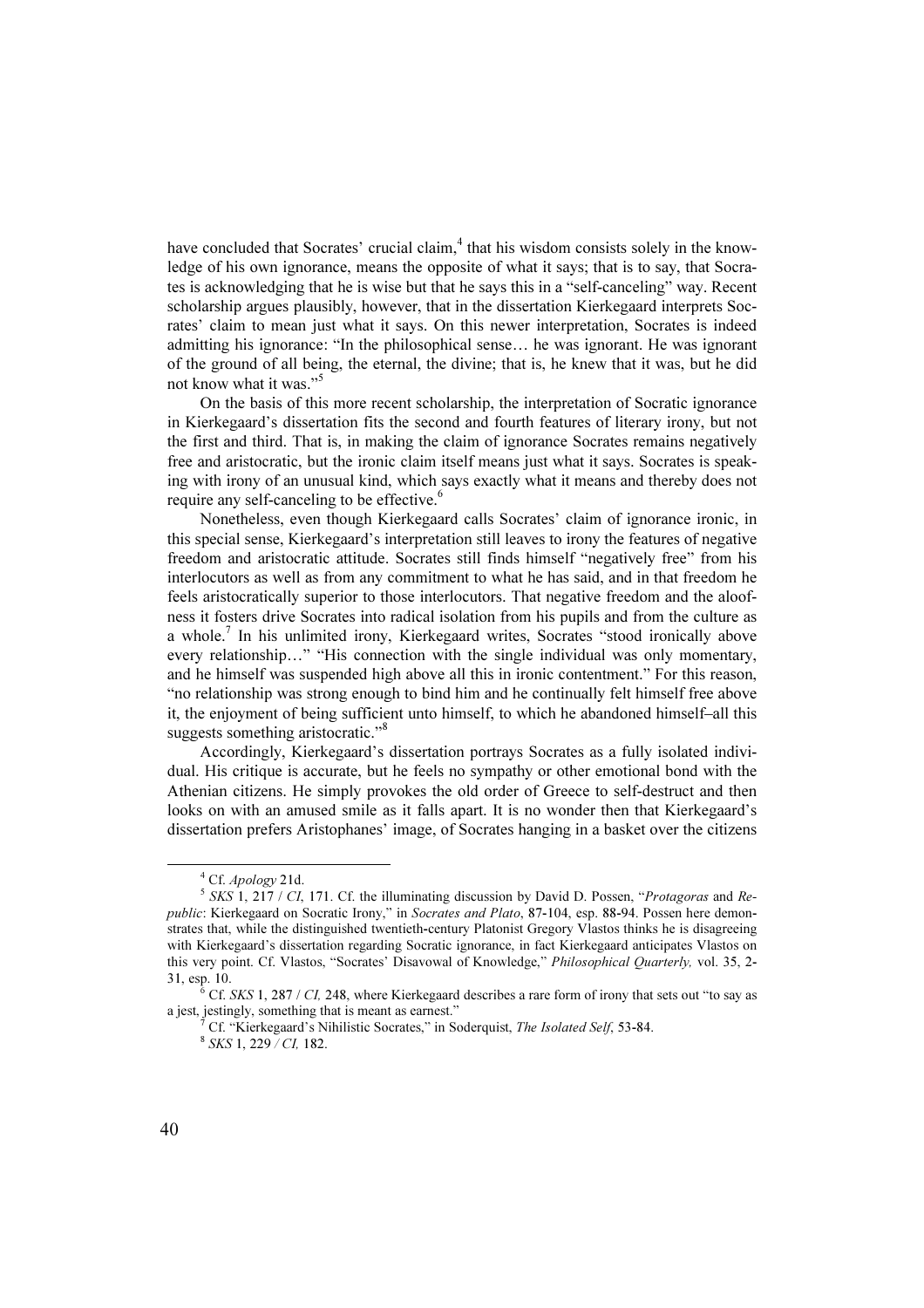of Athens, to the more mundane portrayals by Xenophon and Plato.<sup>9</sup>

The Balance between Jest and Earnest in Climacus' Postscript. Is the Socrates in The Concept of Irony really Socrates? If so, how could this picture square with the way Plato portrays Socrates in his Apology, a work to which Kierkegaard is supposed to be deeply indebted? $10$ 



Any reader who finds the picture of Socrates in Kierkegaard's dissertation to be onesided will find at least one other person who agrees wholeheartedly with that objection: Johannes Climacus, the pseudonymous author of Kierkegaard's Concluding Unscientific Postscript. Against the comic picture of Socrates that Kierkegaard draws in his dissertation, Climacus raises a blunt question, and he then proposes his own answer. The question is: "What, then, is irony, if one wants to call Socrates an ironist and does not, like Magister Kierkegaard, consciously or unconsciously, want to bring out only one side?"<sup>11</sup>

Climacus' Postscript answers the question with a much more balanced image of Socrates' teachings than that in Kierkegaard's dissertation. Unlike The Concept of Irony, Postscript shows Socrates as empathizing with the Athenian people while he practices irony, and as a result the Socrates in Postscript is more approachable and more human than the one in

Kierkegaard's dissertation. Gone is Socrates' "negative freedom" from responsibility for his teachings; now he exists in his own teachings. Gone, too, is the cold, aristocratic side of The Concept of Irony's Socrates, the ironic aloofness; and in its place Climacus' Socrates presents an egalitarian viewpoint. For example, after repeatedly using Socrates as a paradigm for what it means to be a "wise person," Climacus writes that "the difference between the wise person and the simplest person is this little evanescent differrence that the simple person knows the essential and the wise person little by little comes to know that he knows it or comes to know that he does not know it, but what they know is the

 $9$  SKS 1, 202-203 / CI, 152-153. Cf. Aristophanes, *The Clouds*, Act II, lines 217-225 (CI, 512, note 321).<br><sup>10</sup> Cf. Paul Muench, "*Apology*: Kierkegaard's Socratic Point of View," in *Socrates and Plato*, 7,

note 13.<br><sup>11</sup> SKS 7, 456 / CUP1, 503.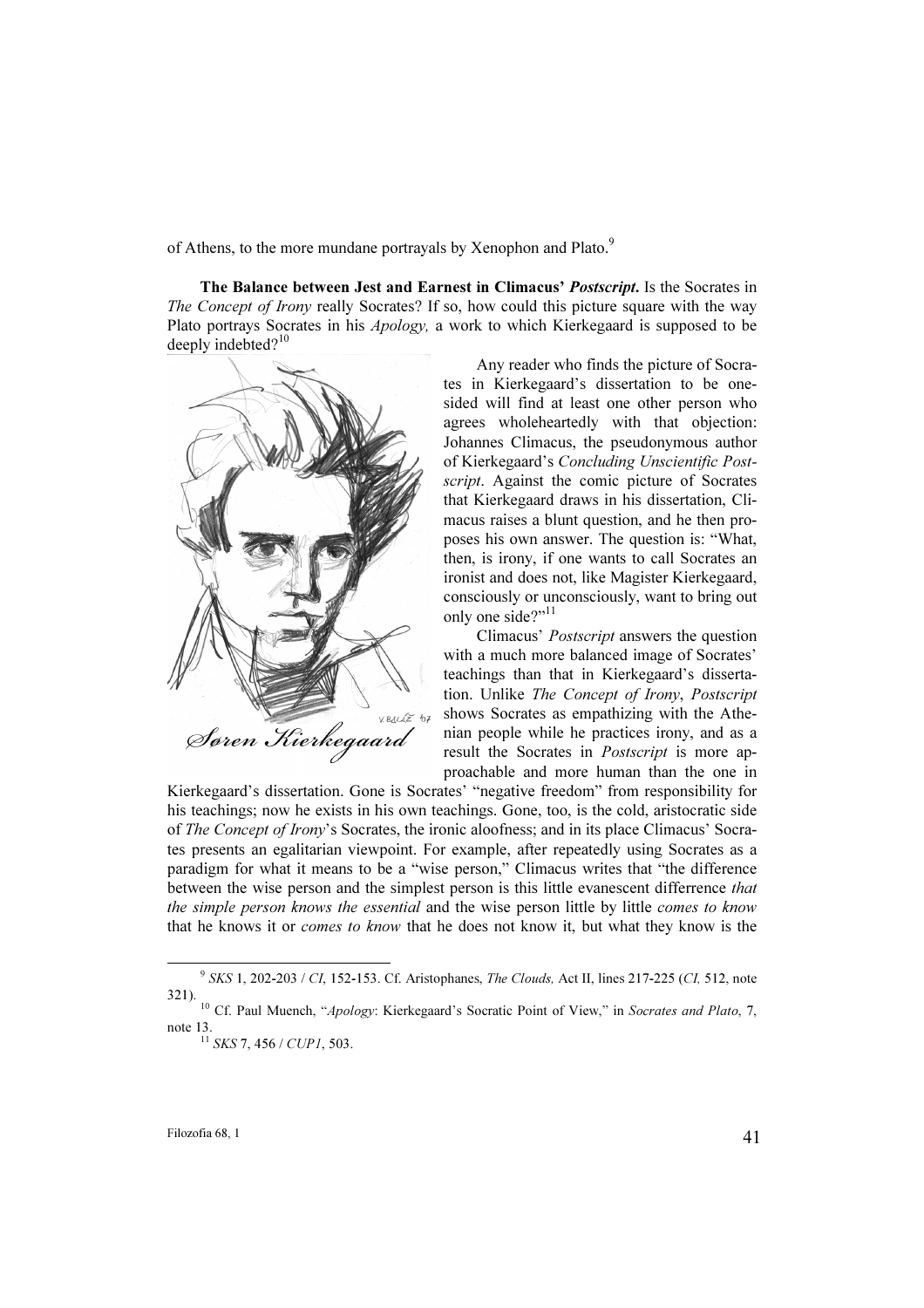same."<sup>12</sup> Thus, whereas in Kierkegaard's dissertation Socrates' irony exhibits the second and fourth features of literary irony (the ironist's negative freedom and aristocratic attitude), Postscript dispenses with these two features as well as the other two.

Even though the dialectic of Climacus' Socrates lacks any of the four marks of literary irony listed in The Concept of Irony, Climacus thinks he is perfectly justified in speaking of Socrates as an ironist, because he is ascribing to Socrates only legitimate irony, which combines the ironical jest with an equal earnestness. As Climacus warns: "the legitimacy of the existing ironist is that he himself, existing, expresses it, that he keeps his life in it and does not dally with the grandness of irony and have his own life in philistinism, because then his irony is illegitimate. $^{13}$  That is, Climacus insists upon two points: the first, that legitimate irony must be based on truth and must not (like the "philistinism" of unrestrained irony) lash out in all directions without regard to the truth of the allegations; and second, that the ironist has to take ethical responsibility for one's own life, "existing" in it, that is, combining jest with earnestness and earnestness with jest.

Climacus' protest against the one-sidedness of the portrait of Socrates in The Concept of Irony objects only to the first of these two points. He does not object to Kierkegaard's presentation of Socrates in The Concept of Irony with respect to the first point, the requirement that legitimate irony must be based on fact. He objects only to the onesidedness of the portrayal of Socrates' irony in Kierkegaard's dissertation, because the presentation of Socratic irony there does not make clear that Socrates "himself, existing, expresses it, that he keeps his life in it."<sup>14</sup>

The word "existing" [existerende] here is a technical term, which implies a balance of jest and earnest. Earlier Postscript insists that the communication style of a "subjectively existing thinker" such as Socrates ought to include an equal mixture of jest and earnestness.<sup>15</sup> Kierkegaard's dissertation, however, portrays Socrates as merely jesting without being in earnest. A balanced account of Socrates ought to show him as neither merely jesting nor merely earnest, but being both *simultaneously*, because the two aspects are complementary. That is why, Climacus remarks, when Socrates' pupils are "laughing one moment and crying the next" at the death scene in Plato's Phaedo 115b-118a, they betray that they have not appropriated his teaching.<sup>16</sup> In legitimate irony, jest and earnest are inextricably bound up together in the unity of the comic and the tragic.<sup>1</sup>

These two categories (the comic and the tragic) are critical for the notion of the martyrdom of laughter, because Climacus' analysis of irony's proper role starts out from the concept of pain. Climacus understands the concept of irony to be related both to the concept of the comic and to that of the tragic, but, of the two, it is more closely related to the

<sup>&</sup>lt;sup>12</sup> SKS 7, 149 / CUP1, 160. Italics in original.<br><sup>13</sup> SKS 7, 473 / CUP1, 521.<br><sup>14</sup> Ibid.<br><sup>15</sup> SKS 7, 70-72 / CUP1, 69-71.

<sup>&</sup>lt;sup>16</sup> SKS, 6, 388 / SLW, 419. Cf. Symposium 223d. <sup>17</sup> Cf. SKS 6, 339-340 / SLW, 365-366.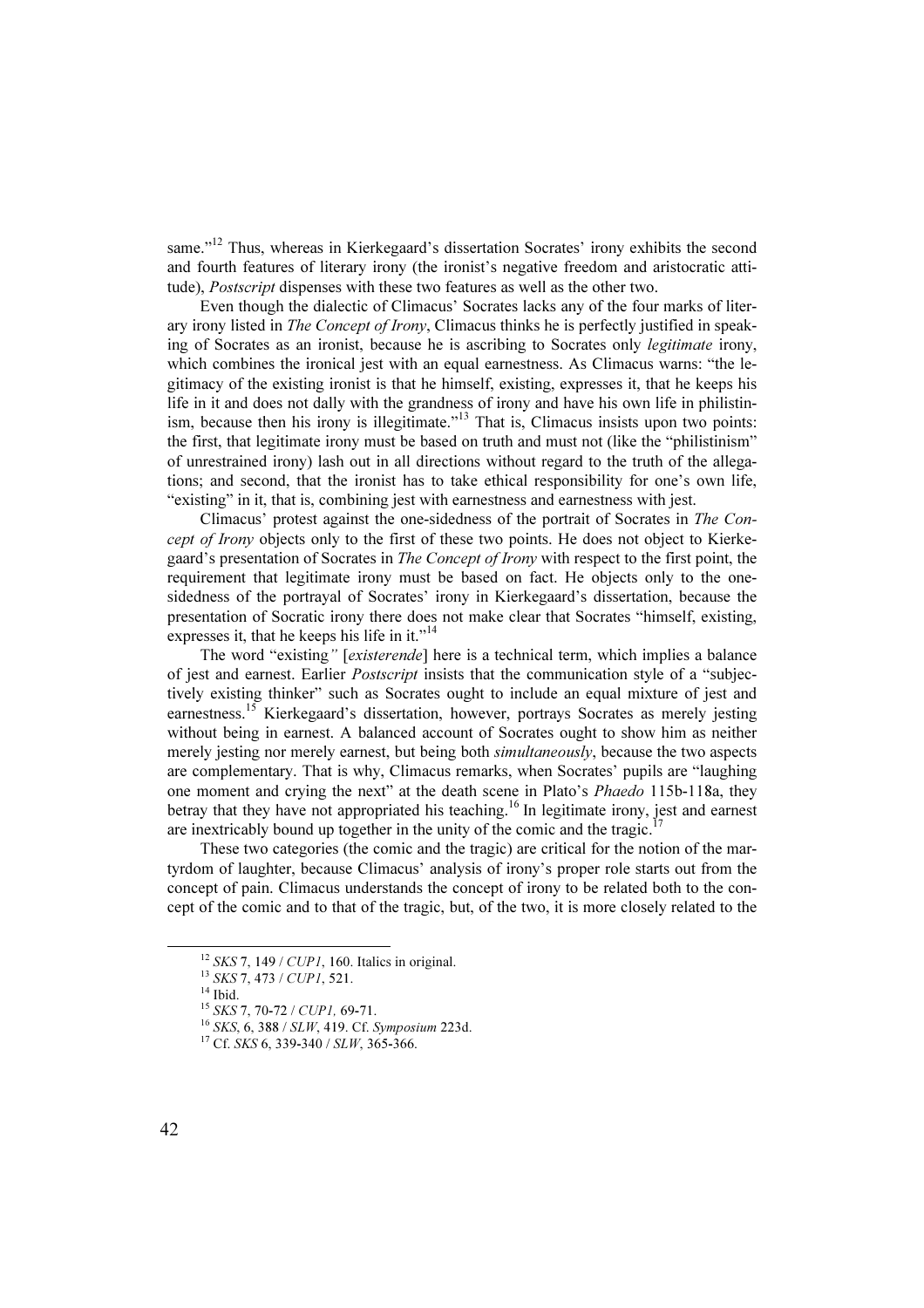comic. Comic and tragic situations are alike in that both involve incongruities ("contradictions") between the way things are and the way they should be. When the ironist portrays the situation in such a way that the person who is laughed at can see that the incongruity does not really matter, because that person sees a "way out" of the situation, there is no need for the person who was laughed at to feel shame or embarrassment ("pain"). Then the apparently tragic situation becomes merely comical. On the other hand, when the irony cannot simply be laughed off, the situation becomes tragic, and the person laughed at may be driven to despair.<sup>18</sup> What makes Socrates' irony in Kierkegaard's dissertation so one-sided is that the dissertation's Socrates exploits the comic incongruities of the Athenian citizens for his own amusement and fails to provide them with a "way out."

According to Climacus, therefore, the purpose of legitimate irony is not to provoke laughter that makes anyone feel embarrassment or shame ("pain"). The same is essentially true of related concept of satire, too, since, although legitimate satire can cause temporary embarrassment or shame, its long term goal is to strengthen the individual.<sup>19</sup>

Kierkegaard's Martyrdom of Laughter in the Corsair Affair. After writing Postscript, Kierkegaard increasingly stresses the personal side of Socrates, that is, how he "exists in" his irony rather than simply being the proponent of a position, and at the same time Kierkegaard brings out respects in which he and Socrates resemble each other. After suffering a set of attacks during 1846, Kierkegaard comes to feel a deeper empathy than he had before with the attacks Socrates had suffered. Indeed, the quotation with which this essay began is a testimony to this development, since Kierkegaard claims there that Socrates is the only person to whom he is able to communicate his key concerns.

The Greek scholar Sophia Scopetea aptly describes this transition in Kierkegaard's treatment of Socrates with the metaphor Socrates uses in Apology 27b about the relationship between flute-playing activities and a flute. After Kierkegaard's dissertation, and even more after Concluding Unscientific Postscript, she writes, Kierkegaard's focus shifts from the flute-playing activities–Plato's text–to the flutist–Socrates himself.<sup>20</sup> Yet perhaps it would be more apt to speak of *flutists* rather than  $\alpha$  *flute* in this context, since Kierkegaard joins right in with Socrates' music-making, and he loves to extemporize on his own, so that often it is hard to pick out just which of the two is carrying the melody line.

Unfortunately, Kierkegaard's treatment of Socrates after Postscript has not received the same attention as his earlier works. Partly this may be because the literary genres of most of the writings after *Postscript* are distinctively religious, even sermonic, and com-

<sup>&</sup>lt;sup>18</sup> SKS 7, 465-469 / CUP1, 514-516.<br><sup>19</sup> SKS 7, 467 / CUP1, 515.<br><sup>20</sup> Sophia Scopetea, "Becoming the Flute: Socrates and the Reversal of Values in Kierkegaard's Late Work," Kierkegaardiana, vol, 18, 1996, 28-43, esp. 39-40. Cf. "Den beslutsomme martyr [The Resolute Martyr]," Kierkegaard og Græciteten: En Kamp med Ironi (Copenhagen: Reitzel, 1995), 410- 430.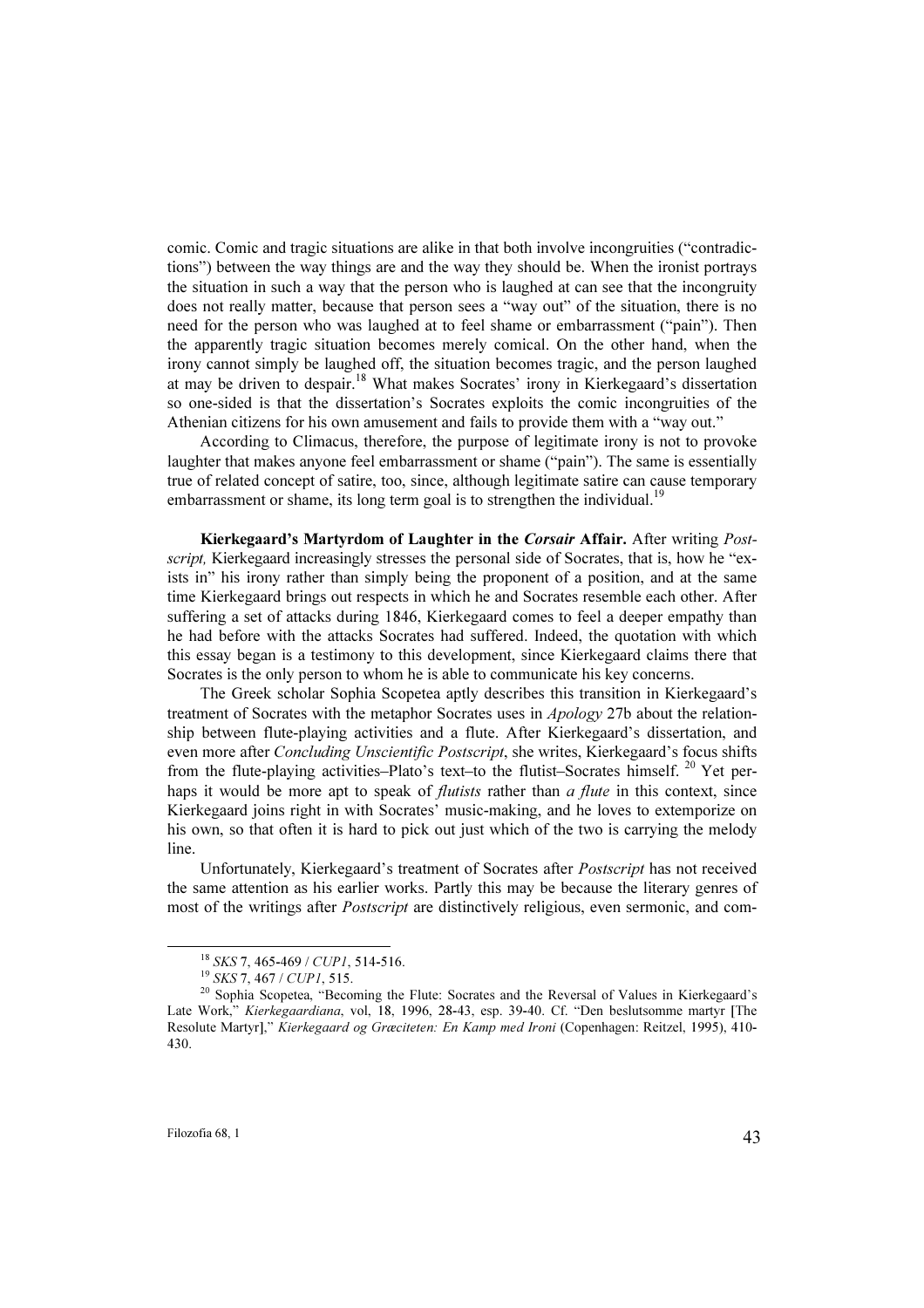mentators may not expect to find serious interpretations of a philosopher in such contexts. In fact, they might not even notice the references to Socrates, since Kierkegaard regularly omits the name of Socrates in his late works and instead substitutes some variant of the phrase "a simple wise man of antiquity."

The turning point in Kierkegaard's treatment of the person of Socrates comes just after the publication of *Postscript* at the very beginning of 1846. In Climacus' first publication, Philosophical Fragments (1844), for example, all the emphasis is on the principle of "the Socratic" rather than on the person of Socrates. For Fragments the Socratic teacher is of no importance, after all, because through recollection the student already possesses the teaching and only needs to be reminded of it. $^{21}$ 

Shortly after the publication of Postscript, however, Kierkegaard's confrontation with the satirical magazine *The Corsair* in 1846 convinces him of the power and inherent viciousness of public opinion. The controversy arises when the young editor (Meϊr Goldschmidt) of a new satirical magazine, called *The Corsair*, comes to adopt a policy of making sensational, often blatantly false, claims about many of the best-known people in Denmark and, by following this strategy, the magazine soon becomes the most popular publication in the country. After seeing that no one dares criticize this practice (for fear of attracting the magazine's attention) and hoping thereby to arouse public indignation against The Corsair, Kierkegaard publicly asks The Corsair to attack him too. When The Corsair mounts a vigorous attack on Kierkegaard, however, no one from the cultural or religious establishment comes to his defense, with the result that Kierkegaard becomes deeply suspicious of the cultural and religious leaders of the city. $^{22}$ 

Not surprisingly, Goldschmidt blames everyone but himself for the havoc he creates. In his memoirs he complains: How can I be expected to do good comic writing when I do not know what it is? When he was starting the magazine in 1841, he had asked Kierkegaard for advice and Kierkegaard had encouraged him in the effort to do comic writing but did not spell out explicitly what that is. Later, when Goldschmidt criticizes Kierkegaard for the harshness of his satirical writing, Kierkegaard appeals to a "higher right," but Goldschmidt claims Kierkegaard does not demonstrate to him what that "higher right" is.

Yet, although Goldschmidt initially insists that he does not see this "higher right," a time does come that, as Kierkegaard passes him by on the street, saying nothing, there is a certain "loftiness and ideality" in his manner that Goldschmidt cannot forget, even more than thirty years later, when he writes his memoirs. Then, Kierkegaard gives Goldschmidt an "intense, wild glance that drew the curtain, as it were, away from the higher right that I had not been able, rather, was unwilling to see, although I did suspect it. It accused and

<sup>&</sup>lt;sup>21</sup> Cf. SKS 4, 220 / PF, 11-12.<br><sup>22</sup> Cf. Howard Hong's introduction to *The Corsair Affair*, in *COR*, vii-xxxviii; Andrew J. Burgess, "A Word-Experiment on the Category of the Comic," in The Corsair Affair, ed. Robert L. Perkins (Macon GA: Mercer University Press, 1990) (International Kierkegaard Commentary, vol. 13), 85-121, esp. 87, 93-94.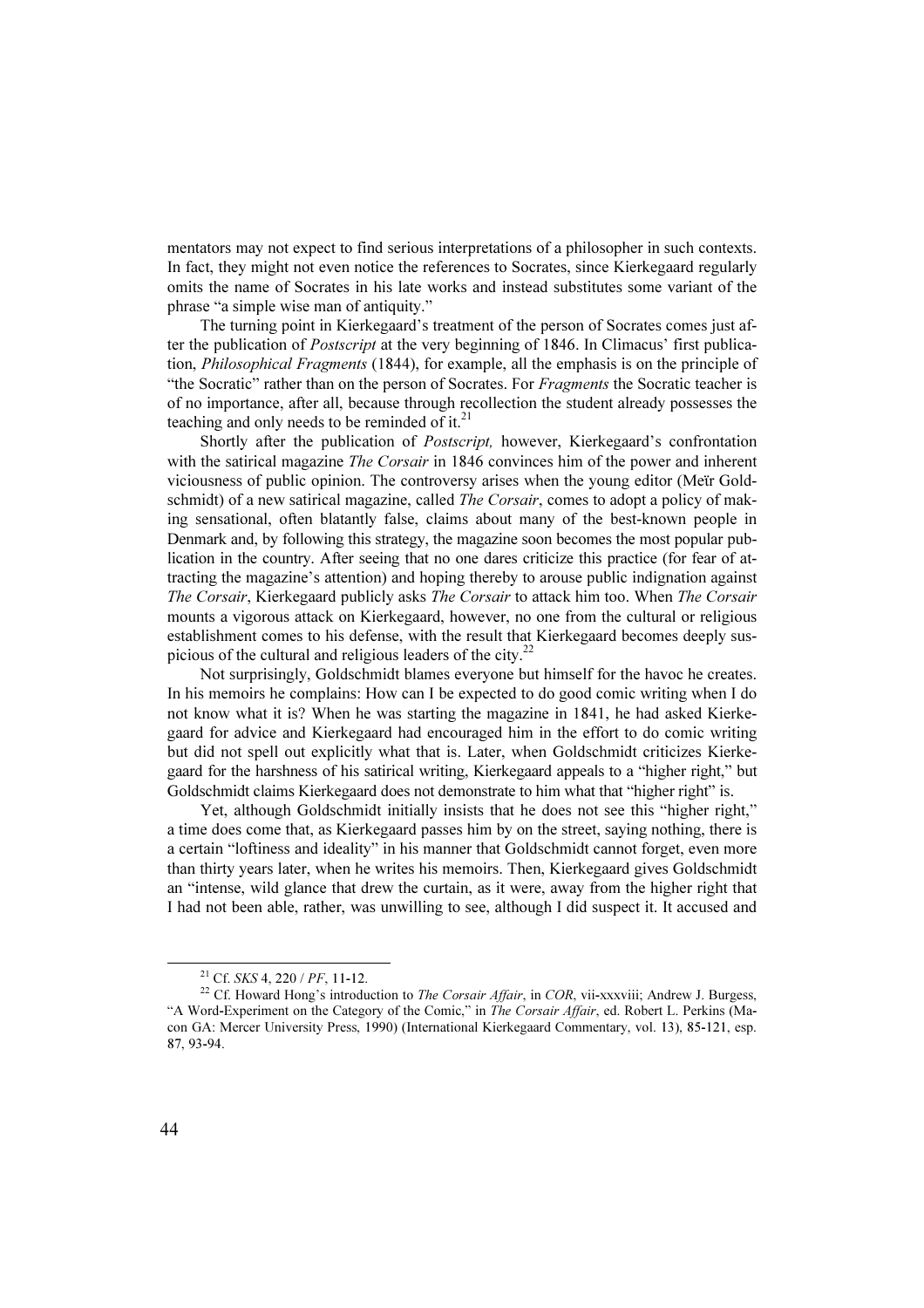depressed me... On my way home I decided that I would give up the Corsair."<sup>23</sup>

The effect on Kierkegaard of the Corsair affair is no less than its effect on Goldschmidt, perhaps more. By the two criteria from *Postscript*, the irony in Goldschmidt's journal is completely illegitimate, since it is not at all based on fact and it shows no appreciation for the psychological pain it is inflicting on its victims.<sup>24</sup> What affects Kierkegaard most strongly is the insidious way in which the attack enters into his private life. The Corsair's caricatures, which exaggerate grotesquely Kierkegaard's crooked back and style of dress, help make him a target of ridicule all over the city, even from complete strangers, whenever he leaves home. Each time he goes out on the street, children follow him, pointing and shouting "Søren! Søren!" or "either/or!" To experience this torment day after day, for the nine months until Goldschmidt leaves The Corsair, is devastating.

One unexpected result of the Corsair affair is that new parallels between Socrates and Kierkegaard turn up in Kierkegaard's notebooks and publications, parallels both in viewpoint and in style. Kierkegaard comes to see a direct connection between the public practice of irony and the martyrdom Socrates experienced. Repeatedly Kierkegaard refers back to incidents in the Platonic dialogues and other classical sources, and especially to the trial scene depicted in Plato's *Apology*. These references are often colored by an emphasis on Socrates' radical isolation from "the crowd," so radical in fact that it sometimes sounds as if the references must have been influenced by Aristophanes' play *The Clouds*; but that apparent allusion is deceptive, because the references are prompted by the example of Socrates himself. Socrates turns toward the people, not away. It is the Athenian citizens who turn away from Socrates, with derision and outrage, and that is the way it is with Kierkegaard and the citizens of Copenhagen too.

In a draft for Works of Love (1847), for example, Kierkegaard writes that it is not "the government's persecution" that is the real danger, but "the crowd" and the press. The press encourages the crowd "to mock and scorn everything they do not understand" and thereby helps transform the town's confused gossip into something it can designate officially as "public opinion." Then follows the parallel to Socrates: "And this is the danger to which I am exposing myself, this fighting with shadows, as Socrates calls it in his defense when he declares that those who accuse him today are mentioned by name, but those who over the years have accused him are like shadows."<sup>25</sup> That trial scene, in turn, Kierkegaard connects to aspects of his own struggles in the aftermath of the Corsair controversy. Moreover, he makes use of both of these contexts within the corpus of his later works, which are mostly religious meditations. As a result, a commentator needs to keep all of these senses in mind when interpreting such passages.

<sup>&</sup>lt;sup>23</sup> Meïr Goldschmidt, Livs Erindringer og Resultater (Copenhagen: Gyldendal, 1877), vol. 1, 76, 421-430 / COR, 139, 145-150 (abbreviated Livs Erindringer).<br><sup>24</sup> Cf. ibid., where Goldschmidt remarks that his report of a scandalous rumor concerning Kierke-

gaard "seemed both witty and pertinent and seemed to be true….Was it really so?" After some reflections he continues: "With some malice I took it to be true and on my own responsibility became an instrument for that indefinite floating rumor and got my pleasure out of it."<br><sup>25</sup> Pap., VIII 2 B 73 / WL, 460-461. Cf. Apology 18cde.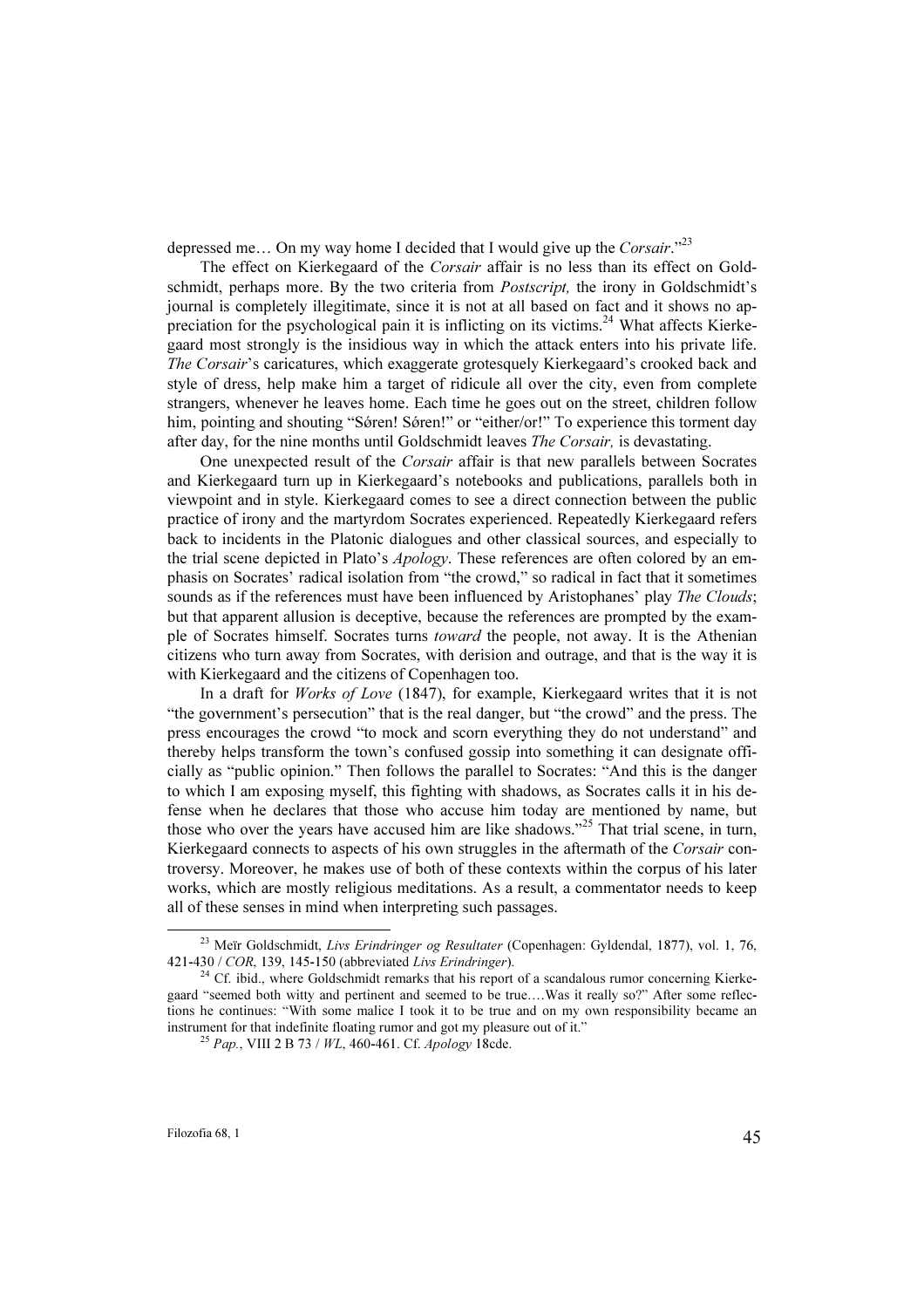Although the temptation for Kierkegaard is to withdraw from the battle, he has to stand his ground, since only by drawing upon himself the full force of The Corsair's attack can he possibly succeed in demonstrating to people of good will the viciousness of the tactics the magazine has been using, not only against himself but also against countless other victims. Like Socrates, who refuses to flee Athens, Kierkegaard has to stay at his post and direct most of the enemy fire upon himself. The cost, however, is terrible. In effect, he writes in a later notebook, it is necessary to become a "martyr of laughter." Like Marshal Ney, one of Napoleon's generals, Kierkegaard has to give the command for his own execution.<sup>26</sup>

Kierkegaard's Socratic Rhetoric as Preparation for Martyrdom. "Socrates, Socrates, Socrates!" Kierkegaard's pseudonym "Anti-Climacus" exclaims in Sickness unto Death (1849). "Yes, we may well call your name three times.... Popular opinion maintains that the world needs a republic, needs a new social order and a new religion – but no one considers that what the world, confused simply by too much knowledge, needs is a Socrates."<sup>27</sup>

Why does Kierkegaard go so far afield and choose Socrates for his mentor? Surely there are many more plausible candidates for that role who are closer at hand than Socrates and who could have spoken more directly than he to the specific nineteenth century context.

For example, there is Hegel, along with many other Idealist philosophers and theologians like him, from all of whom Kierkegaard borrowed ideas; and yet Kierkegaard does not call upon Hegel or the others as he does upon Socrates. Instead, Postscript argues that, if Socrates and Hegel were brought back from the dead today, Socrates would get a big laugh at Hegel's grandiose systematic pretentions, since "Socrates must have changed considerably if he would be even remotely impressed if Hegel were to reel off paragraphs and promise that everything would become clear at the end."<sup>28</sup>

Or Kierkegaard could have called upon Luther, $^{29}$  or any of the other Christian theologians of the past, whose views more closely approximate his than do those of Socrates. For example, Christianity commands that one should love the "un-lovable object," the neighbor, but Socrates "did not know that the neighbor existed and that one should love

<sup>&</sup>lt;sup>26</sup> SKS 21, 279, NB10:42 / JP 6, 6348 / COR, 236. In 1815 Marshal Ney, one of Napoleon's generals, was condemned to death for treason, and the general gave the firing squad the order to fire upon himself. Cf. SKS K21, 260 / CA, 305, note 474.<br><sup>27</sup> SKS 11, 205 / SUD, 92. One reason Kierkegaard prefers Socrates to Plato may be that Plato is

not radical enough in his irony and thereby retains "too much knowledge." Cf. SKS 1, 171-177 / CI, 119- 126. <sup>28</sup> SKS 7, 40 / CUP1, 34. <sup>29</sup> Kierkegaard frequently criticizes Luther, not so much for having the wrong principles as for

compromising those principles in order to accommodate the reformation to the prevailing political and ecclesiastical context.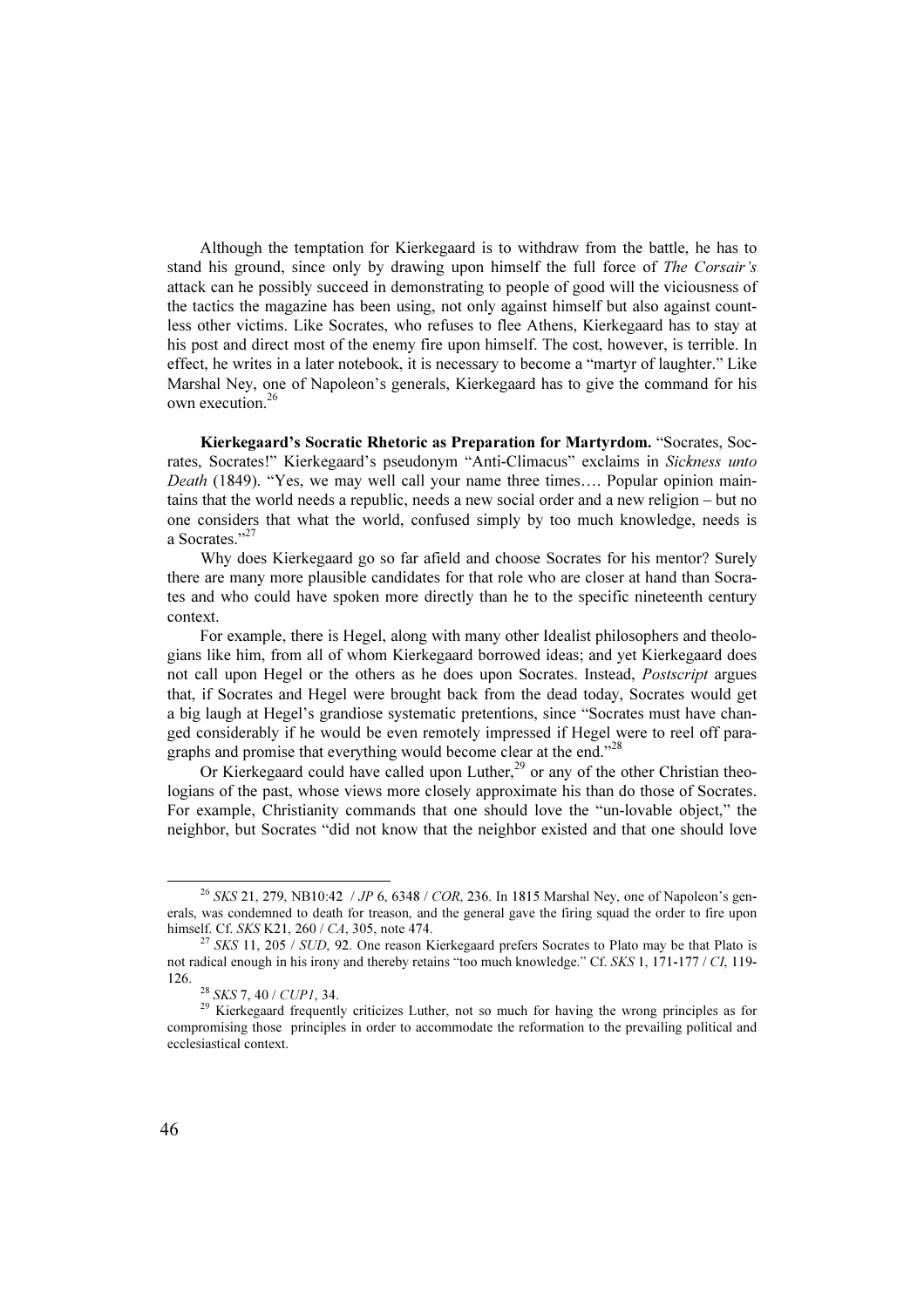him."<sup>30</sup> Nonetheless Kierkegaard prefers the philosophy of Socrates to the rationalizations of the theologians. Indeed, after exclaiming "O Socrates, you were and are, after all, the only philosopher in the realm of the purely human," Kierkegaard goes on to call all these "so-called Christian philosophers" "muddleheads" [forvirrede Hoveder].<sup>31</sup>

Although this claim, that Socrates is for Kierkegaard "the only philosopher in the realm of the purely human,"<sup>32</sup> is surely better understood as the extravagant outburst of a lover rather than the sober assessment of a critic or an historian, it does contain a kernel of truth. There is a Socratic thrust in Kierkegaard's philosophy that almost inevitably implies the concept of martyrdom. Such martyrdom would not have to be a public execution, as it was for Socrates, but it would likely involve public derision and rejection, that is, a martyrdom of laughter. Moreover, for the purpose of demonstrating this point, it is unnecessary to contrast Kierkegaard's Socratic approach with any of the modern "muddleheads," since that can be done more effectively by drawing upon Aristotle, a giant in the ancient world.

Although it is not widely recognized, Kierkegaard starts writing the manuscript of what later became *Postscript*, with the goal of creating a Christian rhetoric "*admodum* Aristotle's *Rhetoric*."<sup>33</sup> While taking notes on Aristotle's *Rhetoric*, however, Kierkegaard notices that Aristotle deals very little with one of the three key aspects of rhetoric: the listener,<sup>34</sup> and Kierkegaard sets out to correct that lack of emphasis by writing his *Post*script very differently from Aristotle's Rhetoric. In fact, Climacus devotes about ninetenths of Postscript to what he calls the "subjective issue," an expression which, for Climacus, sums up all those issues someone needs to face in order to become an effective listener (or reader) of a religious speech.

The reason Climacus feels he must spend so many pages on this topic is that he believes that such listeners (or readers) are unlikely to be aware of the staggering, perhaps insuperable, challenges they face if they are to take a religious speech seriously. In all likelihood they would, he thinks, face derision, emotional and physical isolation, danger, and possibly even death – in a word: "martyrdom." Therefore the curriculum Climacus assigns such listeners is rigorous in the extreme: complete renunciation, unlimited sufferings, and total guilt.<sup>35</sup> Moreover, *Postscript* is merely the introductory textbook. For the advanced course in preparation for martyrdom, the assignments get so tough that Kierkegaard finds that Johannes Climacus, as a non-Christian, lacks the experiential qualifications to be the instructor,  $36$  and Kierkegaard admits that he himself is unqualified too, so

 $30$  SKS 9, 367 / WL, 373. Cf. Symposium 210bc. Italics and bold in original. Cf. SKS 12, 22-23 / PC, 12.

<sup>&</sup>lt;sup>31</sup> SKS 26, 31, NB31:42 / JP 4, 4299.<br><sup>32</sup> Ibid. Italics added.<br><sup>33</sup> SKS 18, 236, JJ:305 / KJN 2, 217 / JP 1, 627.

<sup>&</sup>lt;sup>34</sup> SKS 27, 340, 326.3 / JP 5, 5782. Cf. SKS K27, 730-731; Aristotle's Rhetoric, book 3, 1358a 36-1358b 29.<br><sup>35</sup> SKS 7, 352-504 / CUP1, 387-555.<br><sup>36</sup> SKS 7, 454 / CUP1, 501.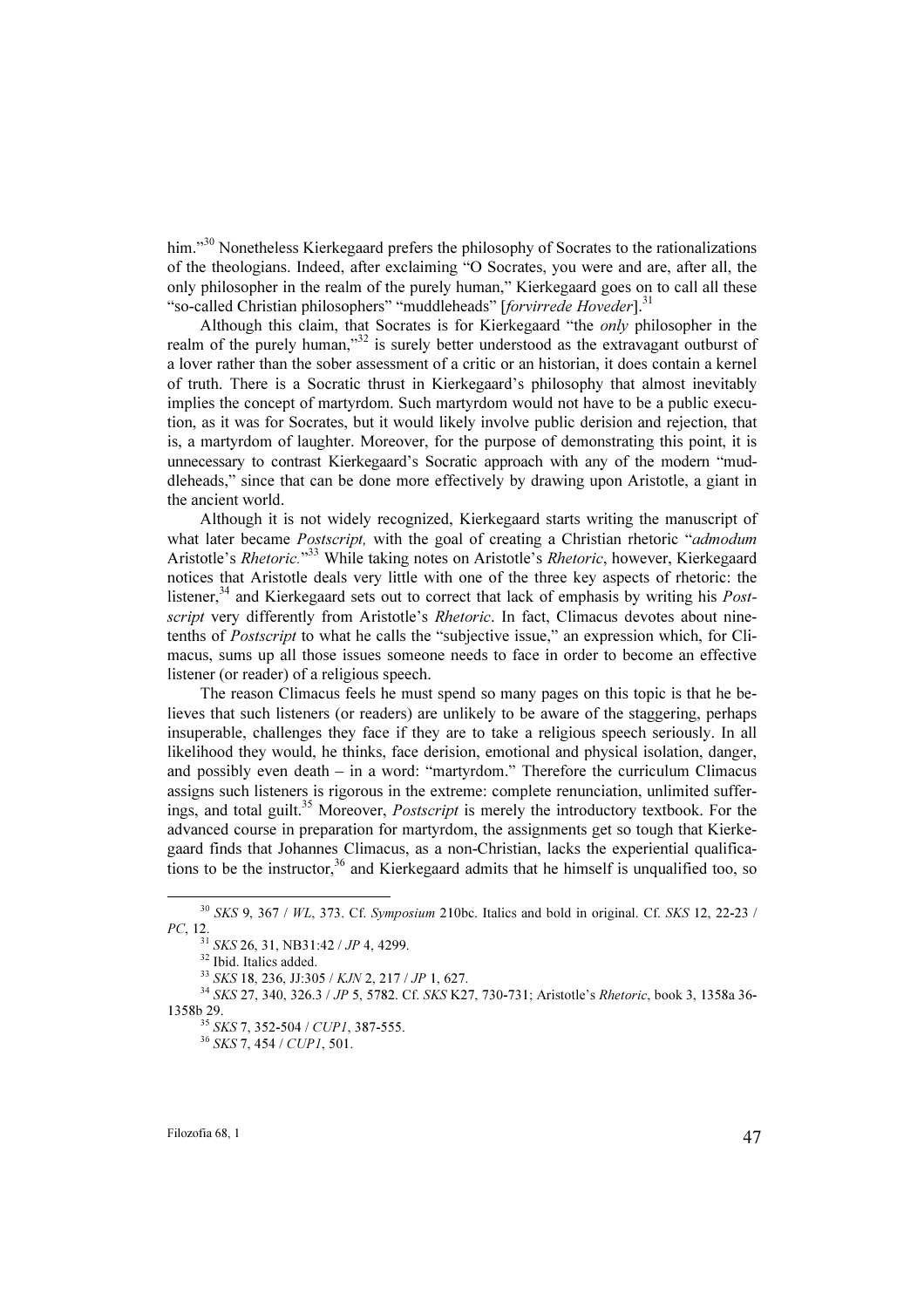that he has to create another, still more rigorous, pseudonym, "Anti-Climacus," to write Practice in Christianity (1851), which contains the lesson plans.

What makes martyrdom likely (whether a martyrdom of laughter or physical martyrdom), Kierkegaard thinks, is that people resent the presence of anyone who sets extremely high ethical standards. Like Socrates, Climacus sets the ethical goal (the "ethical infinite requirement" $37$ ) at nothing less than perfection, although of course neither Socrates nor Kierkegaard expects ever to reach it. Unlike Socrates and Kierkegaard, however, Aristotle's ethical expectations include long life and sufficient physical means to thrive.<sup>38</sup> Fittingly, then, Aristotle leaves the city when facing persecution. Socrates and Kierkegaard do not, willing to accept martyrdom if it comes.

By arguing that his desire for money and status ought to excuse his behavior in the Corsair affair, $^{40}$  Goldschmidt's memoirs demonstrate that his goals are far lower than those of either Aristotle or Socrates. Goldschmidt is so caught up with his plans for wealth and fame that he cannot even take the trouble to check whether or not the trash he is printing has any basis in fact. Perhaps he has caught a fleeting glimpse of Kierkegaard's vision of the "higher right," as he claims, but that is by no means enough. At the very least he ought to make sure that he is telling the truth. As Kierkegaard learns from Socrates, truly comic writing "requires a rational basis, and if that is lacking the laughter is the ludicrous."<sup>41</sup>

The proposed readership for *Postscript*'s rhetoric includes not only those who listen to religious speeches but also those who deliver them, and the curriculum for such speakers would have to be at least as demanding as the one for their listeners. Faced with a possible martyrdom of laughter, Kierkegaard acknowledges that he himself dreads to ascend a pulpit, and he wonders whether there is anyone else around Copenhagen who, if they realized what doing so entailed, would not feel the same way.<sup>42</sup> The one person Kierkegaard recalls who is sure to combine the requisite "personal character and dialectical power" is Socrates.<sup>43</sup>

Only a Half Hour with Socrates. When Kierkegaard dies, he leaves unpublished on his desk the last of his ten-part attack on the Danish establishment, and in that manuscript is an article called "My Task," with a passage directed to Socrates, the martyr of laughter: "You, antiquity's noble, simple soul, you, the only *human being* I admiringly acknowledge as a thinker: there is only a little preserved about you, of all people the only true

<sup>&</sup>lt;sup>37</sup> SKS 7, 455 / CUP1, 502.<br><sup>38</sup> Cf. Nicomachian Ethics, books eight and nine.<br><sup>39</sup> Unlike Kierkegaard, however, Climacus himself would not follow Socrates' example, since he is a "humorist" – that is, a person who sees what ought to be done and empathizes with those who do it, but who still remains merely a sympathetic observer. Cf. SKS 7, 458 and 454 / CUP1, 505 and 501.

<sup>&</sup>lt;sup>40</sup> Cf. *Livs Erindringer*, vol. 1, 426 / *COR*, 148.<br><sup>41</sup> *SKS* 8, 232 / *UDVS*, 133.<br><sup>42</sup> *SKS* 24, 341-342, NB24:42 / *JP* 3, 3520.<br><sup>43</sup> *SKS* 25, 106-107. NB31:141 / *JP* 3, 3535. Cf. *SKS* 13, 39 / *FSE*, 9.